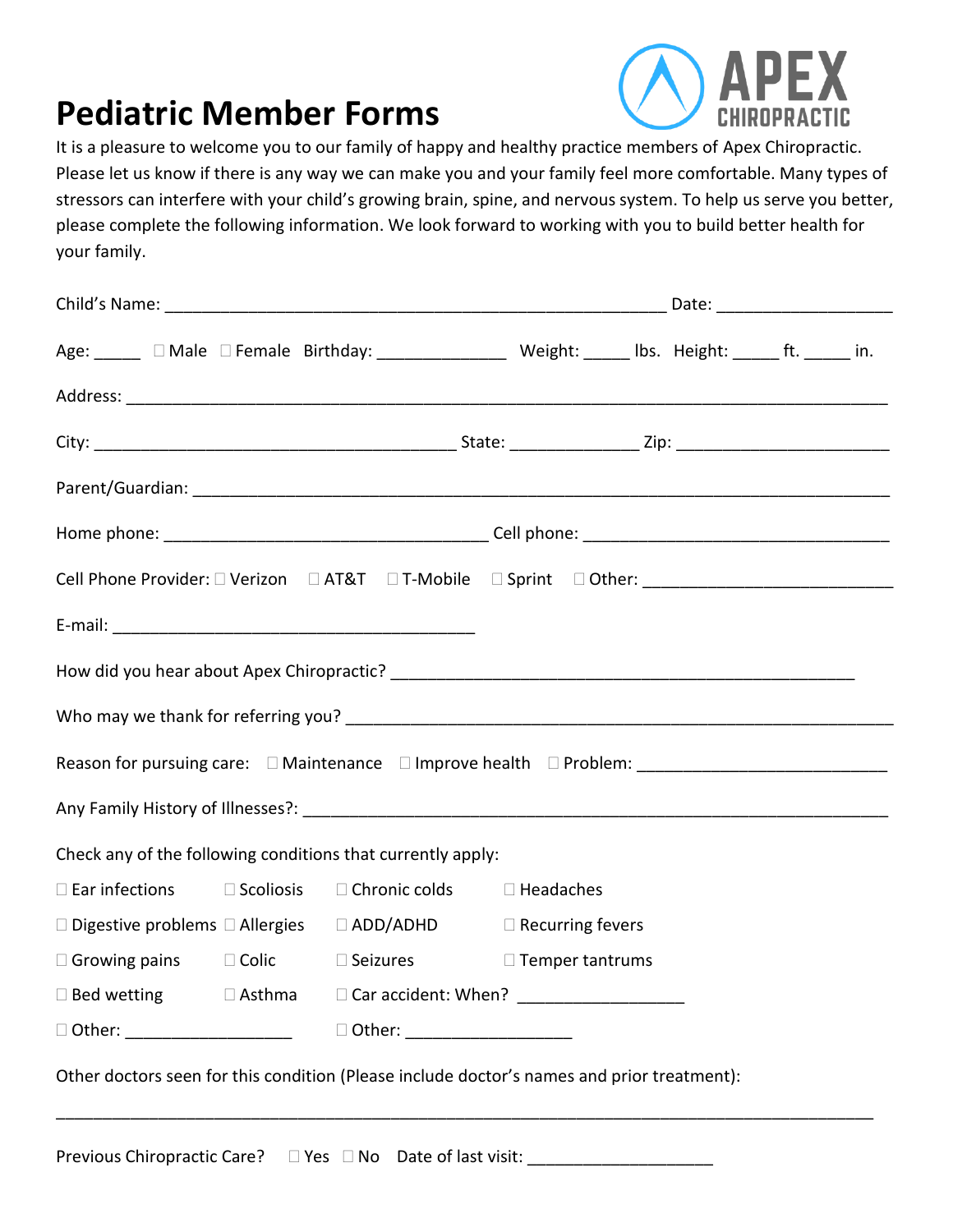|                                                                                                               | Page   2 of 6 |
|---------------------------------------------------------------------------------------------------------------|---------------|
|                                                                                                               |               |
| Are you satisfied with the care your child has received at the pediatrician? $\square$ Yes $\square$ No       |               |
| # of Doses of antibiotics your child has taken: Past 6 months __________ Total lifetime ________              |               |
|                                                                                                               |               |
|                                                                                                               |               |
|                                                                                                               |               |
| <b>Prenatal History</b>                                                                                       |               |
|                                                                                                               |               |
|                                                                                                               |               |
| Ultrasounds during pregnancy? $\Box$ Yes $\Box$ No How many?                                                  |               |
|                                                                                                               |               |
| Cigarette/Alcohol use during pregnancy? $\Box$ Yes $\Box$ No                                                  |               |
| Location of birth: □ Hospital □ Birthing Center □ Home                                                        |               |
| Birth Intervention: □ Forceps □ Vacuum Extraction □ Caesarian Section                                         |               |
| If Caesarian Section, was it: $\square$ Emergency $\square$ Planned                                           |               |
| Genetic disorders/disabilities? DYes DNo List: 2000 2010 2020 2020 2020 2020 2021 2021 2021 2021 2021 2021 20 |               |
| Birth Weight: _____________ Birth Height: ____________ APGAR Scores: _________- - __________                  |               |
| <b>Feeding History</b>                                                                                        |               |
|                                                                                                               |               |
|                                                                                                               |               |
| Introduced to: Solid Foods @ ________ months Cow's milk @ ________ months                                     |               |
|                                                                                                               |               |

Food/Juice allergies or intolerances: Yes No List: \_\_\_\_\_\_\_\_\_\_\_\_\_\_\_\_\_\_\_\_\_\_\_\_\_\_\_\_\_\_\_\_\_\_\_\_\_\_\_\_\_\_\_\_\_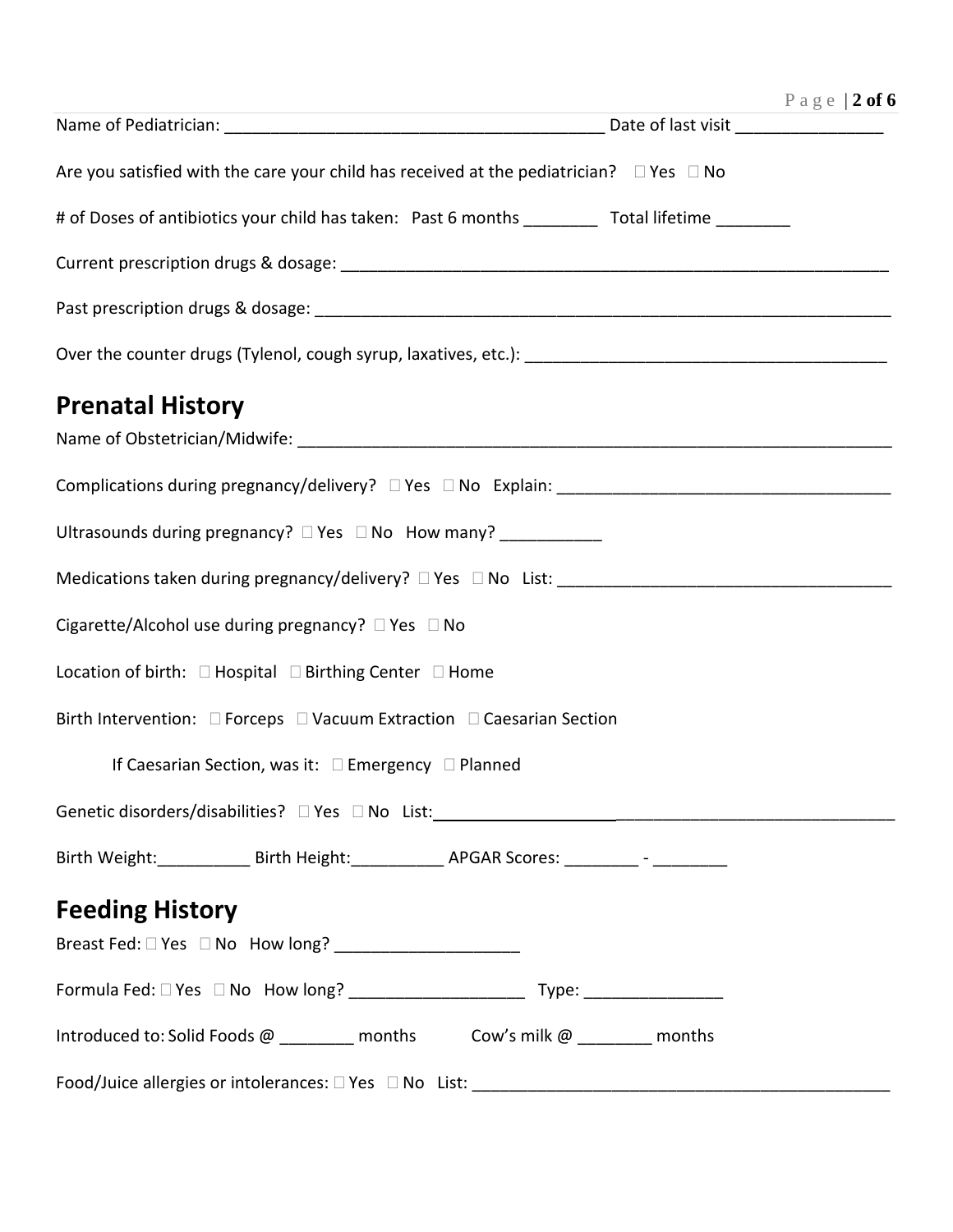# **Developmental History** (to the best of your knowledge)

Your child's spine is vulnerable to stress and should routinely be checked by a Doctor of Chiropractic for prevention and early detection of neuro-structural shifts. The following can be affected by neuro-structural shifts. At what age was your child able to:

| ______ Cross Crawl _______ Stand alone _______ Sit up<br>________ Respond to stimuli                                                                                                    |
|-----------------------------------------------------------------------------------------------------------------------------------------------------------------------------------------|
| ______ Respond to visual stimuli _________ Hold head up ______ Walk alone                                                                                                               |
| According to the National Safety Council, approximately 50% of children fall head first from a high place during<br>their first year of life (i.e. a bed, changing table, down stairs). |
| Did your child have a fall similar to what was described above?                                                                                                                         |
|                                                                                                                                                                                         |
| Other traumas not described above (bike fall, trampoline injury, etc.)?                                                                                                                 |
| Has your child been involved in any sports? $\square$ Yes $\square$ No                                                                                                                  |
|                                                                                                                                                                                         |
| Has your child been seen by a physician on an emergency basis? □ Yes □ No Explain: ________________                                                                                     |
| Lifestyle (please check all that apply):                                                                                                                                                |
| Does your child: $\square$ Eat healthy food (organic products, etc.) $\square$ Drink water                                                                                              |
|                                                                                                                                                                                         |
| Exercise: □ none □ mild □ moderate □ heavy □ daily                                                                                                                                      |
|                                                                                                                                                                                         |
|                                                                                                                                                                                         |

By signing below, I am acknowledging that I am a parent/guardian of the above child, and I have filled out all the above accurately and to the best of my ability.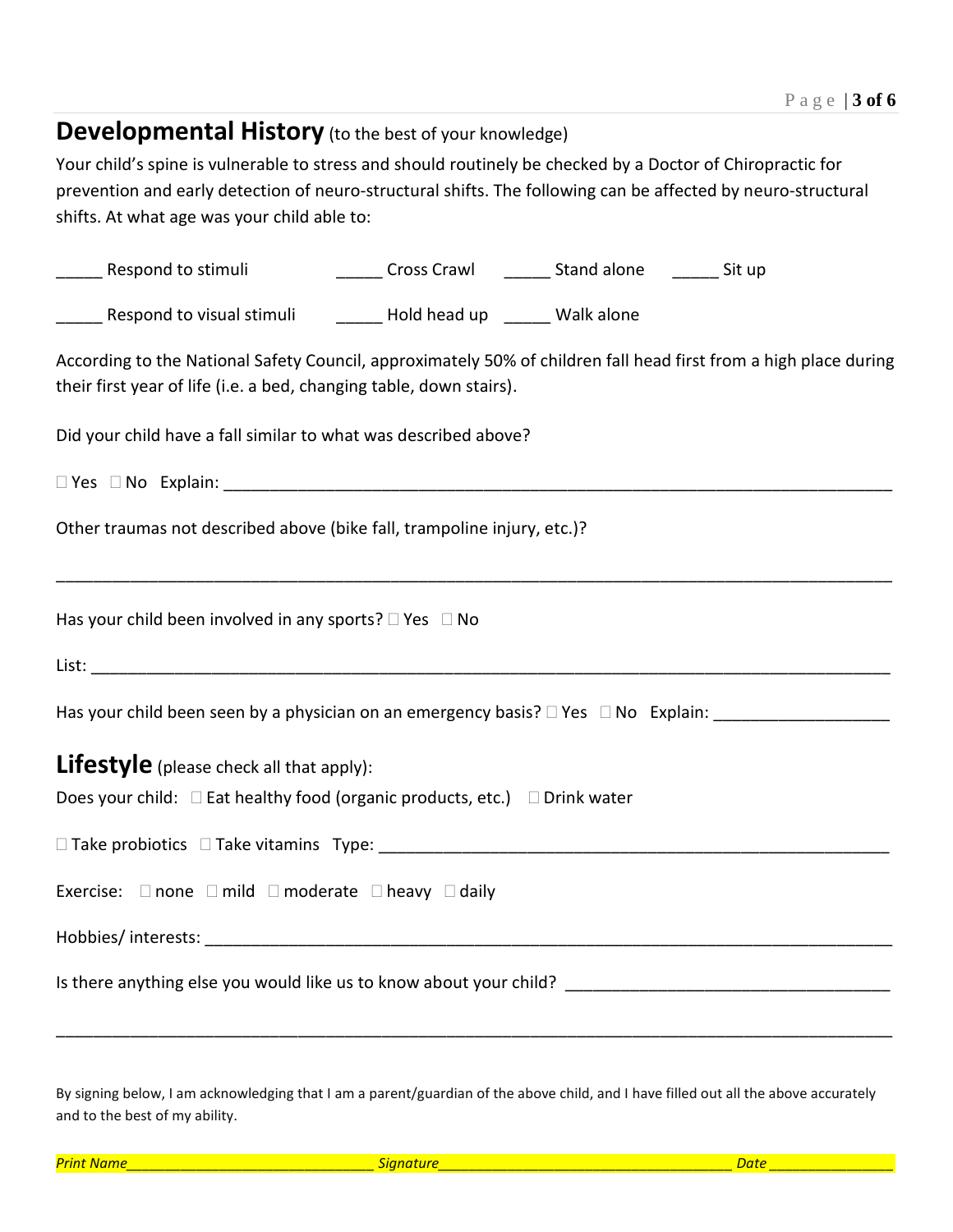**We love to have kid's pictures in our office! If you would allow us to have your child's picture in the office, please sign below.** For valuable consideration, I hereby irrevocably consent to and authorize the use and reproduction by Apex Chiropractic, or anyone authorized by Apex Chiropractic, of any and all photographs/videos which were taken of myself and my child, for the purposes of promotional TV, website, social media, and/or print ad whatsoever, without further compensation to me. All negatives and positives, together with the prints shall constitute the property of Apex Chiropractic, solely and completely. Any information voluntarily provided by a patient shall also be used in conjunction with the above listed information for purposes previously mentioned. Confidentiality, in regards to any reported conditions, is also waived to the extent of information pertinent to the promotion material only. I authorize Apex Chiropractic to share this information via their website and their social media platforms including but not limited to Facebook and Instagram, and for use in the office. All other unrelated patient information shall remain private and protected (according to Health Information and Privacy Act laws).

# *Parent/Guardian Signature\_\_\_\_\_\_\_\_\_\_\_\_\_\_\_\_\_\_\_\_\_\_\_\_\_\_\_\_\_\_\_\_\_\_\_\_\_\_\_\_\_\_\_\_\_\_\_\_ Date \_\_\_\_\_\_\_\_\_\_\_\_\_\_\_\_*

# **Notice of Privacy Practices Acknowledgement**

This office is required to notify you in writing, that by law, we must maintain the privacy and confidentiality of your Personal Health Information. In addition, we must provide you with written notice concerning your rights to gain access to your health information, and the potential circumstances under which, by law, or as dictated by our office policy, we are permitted to disclose information about you to a third party without your authorization. Below is a brief summary of these circumstances.

# **Permitted Disclosures**:

- Treatment purposes discussion with other health care providers involved in your care
- Inadvertent disclosures open treating area means open discussion. If you need to speak privately to the doctor, please let our staff know so we can place you in a private consultation room
- For payment purposes to obtain payment from your insurance company or any other collateral source
- For worker's compensation purposes to process a claim or aid in investigation
- Emergency in the event of a medical emergency, we may notify a family member
- For public health and safety in order to prevent or lessen a serious or eminent threat to the health or safety of a person or general public
- To governmental agencies or law enforcement to identify or locate a suspect, fugitive, material witness, or missing person
- For military, national security, prisoner, and government benefits purposes
- Deceased persons discussion with coroners and medical examiners in the event of a patient's death
- Telephone calls or emails and appointment reminders we may call your home/cell and leave voice/text messages regarding an appointment, a missed appointment, or notify you of changes in practice hours or upcoming events
- Announcing names in queue at the front desk & reception area we announce the first and last names of patients in queue that are waiting to be treated (eg. "Jane Smith, please proceed to room 2"). Please notify the office manager if you would like this to be changed
- Change of ownership in the event this practice is sold, the new owners would have access to your Personal Health Information

# **Your rights**:

- To receive an accounting of disclosures
- To receive a paper copy of the comprehensive Detail Privacy Notice
- To request mailings to an address different than residence
- To request restrictions on certain uses and disclosures and with whom we release information to, although we are not required to comply. If, however, we agree, the restriction will be in place until written notice of your intent to remove the restriction.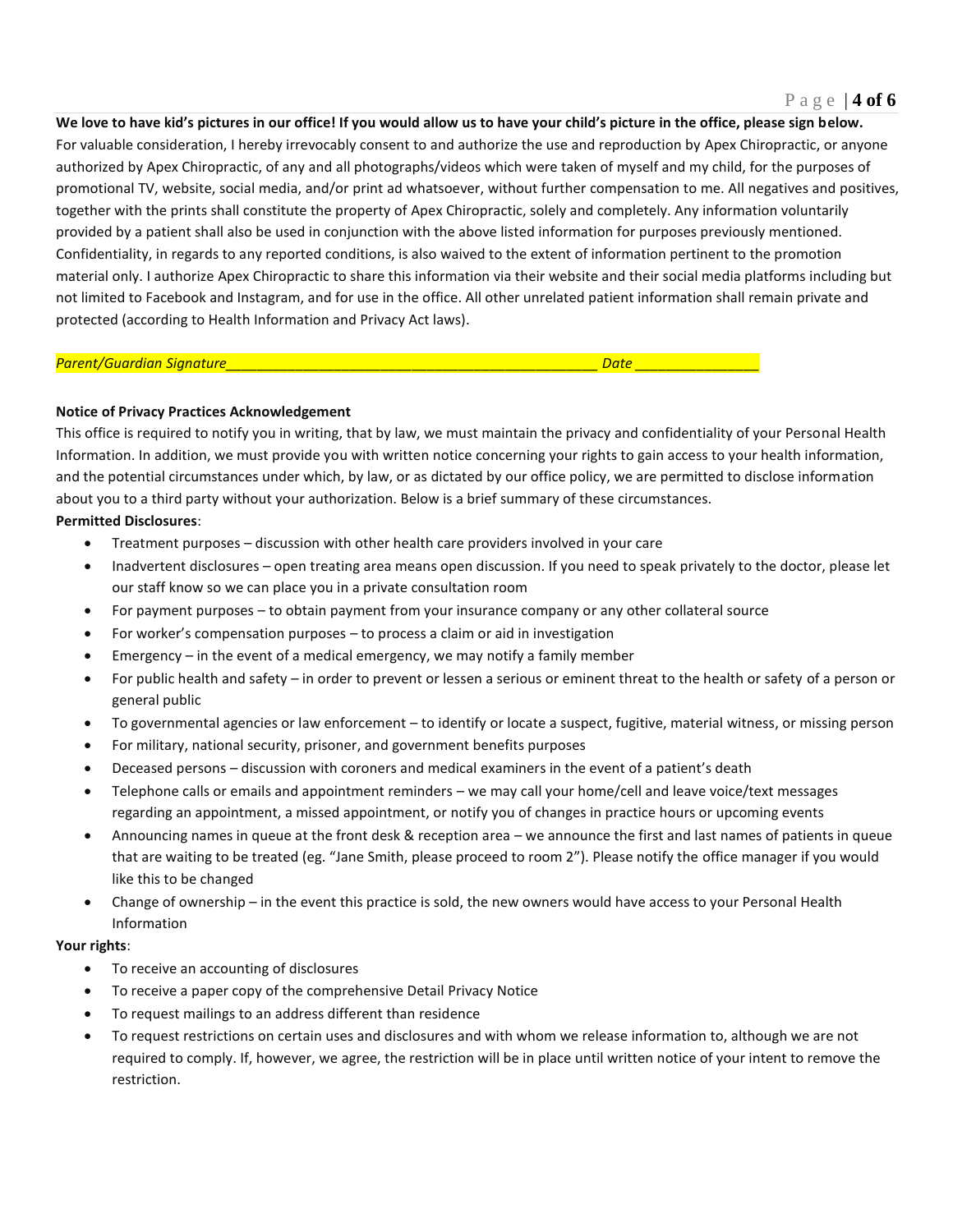# **Terms of Acceptance**

In order to provide the most effective healing environment, the most effective application of chiropractic procedures, and the strongest possible doctor-patient relationship, it is essential for both parties to be working toward the same objective. It is important that each person understand both the objective and the method that will be used to attain this goal. This will prevent any confusion or disappointment.

- Chiropractic is a very specific science, authorized by law to address spinal health concerns and needs. It is not the practice of medicine.
- Chiropractic seeks to maximize the inherent healing power of the human body by restoring normal nerve functions through the adjustments of vertebral subluxation(s). Subluxations are deviations from normal spinal structures and configurations, and considered to be a partial dislocation. A subluxation that interferes with normal nerve processes is called a neurostructural shift.
- The chiropractic adjustment process, as defined in the law of this jurisdiction, involves the application of a specific directional thrust to a region or regions of the spine with the specific intent of re-positioning misaligned spinal segments. This is a safe, effective procedure applied over one million times a day with doctors of chiropractic in the United States alone.
- Chiropractic does not seek to replace or compete with your medical, dental, or other type(s) of health professionals. They retain responsibility for care and management of medical conditions. We do not offer advice regarding treatment prescribed by others.

# **Informed Consent For Chiropractic Care**

Chiropractic Care, like all forms of health care while offering considerable benefits may also provide some level of risk. This level of risk is often very minimal. Yet in rare cases, injury has been associated with chiropractic care. The types of complications that have been reported secondary to chiropractic care include: sprain/strain injuries, irritation of a disc condition, and rarely, fractures. One of the rarest complications associated with chiropractic care occurring at a rate between one instance per one million to one per two million cervical spine (neck) adjustments may be a vertebral injury that could lead to a stroke.

Prior to receiving chiropractic care in this office, a health history and physical examination will be completed. These procedures are performed to assess your specific conditions, your overall health, and in particular, your spinal health. These procedures will assist us in determining if chiropractic care is needed, and if any further examinations or studies are needed. In addition, they will help us determine if there is any reason to modify your care or provide you with a referral to another health care provider. All relevant findings will be reported to you along with a care plan prior to beginning care.

By signing below:

- I understand and accept that there are risks associated with chiropractic care and give consent to the examination that the doctor deems necessary and the chiropractic care, including spinal adjustments, as reported following my assessment.
- I authorize and request payment of insurance benefits directly to Dr. Kamen Blau. I agree that this authorization will cover all services rendered until I revoke the authorization. I agree that a photocopy of this form may be used in place of the original. All professional services rendered are charged to the patient. It is customary to pay for services when rendered unless other arrangements have been made in advance. I understand that I am financially responsible for charges not covered by this assignment.

# *Name of Practice Member Who is a Minor/Child:*\_\_\_\_\_\_\_\_\_\_\_\_\_\_\_\_\_\_\_\_\_\_\_\_\_\_\_\_\_\_\_\_\_\_\_\_\_\_\_\_\_

• I authorize Dr. Kamen Blau, and any and all Apex Chiropractic staff to perform diagnostic procedures, radiographic evaluations, render chiropractic care, and perform chiropractic adjustments to my minor/child as legally allowed. As of this date, I have the legal right to select and authorize health care services for my minor/child. If my authority care is revoked or altered, I will immediately notify Apex Chiropractic.